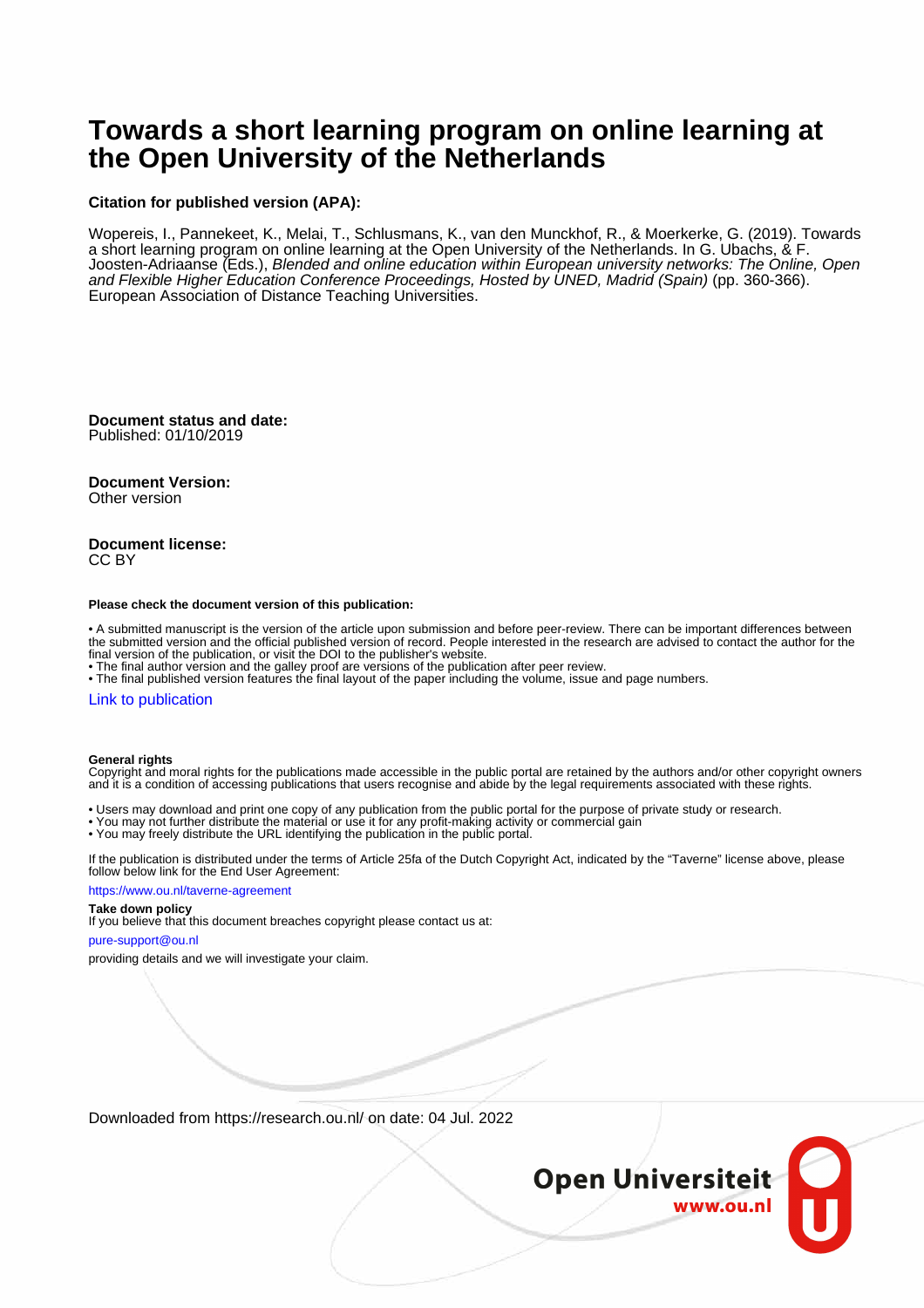# **Towards a short learning program on online learning at the Open University of the Netherlands**

#### **Iwan Wopereis**

Open University of the Netherlands, the Netherlands iwan.wopereis@ou.nl

### **Kees Pannekeet**

Open University of the Netherlands, the Netherlands kees.pannekeet@ou.nl

### **Tom Melai**

Open University of the Netherlands, the Netherlands tom.melai@ou.nl

### **Kathleen Schlusmans**

Open University of the Netherlands, the Netherlands kathleen.schlusmans@ou.nl

### **Rieny van den Munckhof**

Open University of the Netherlands, the Netherlands rieny.vandenmunckhof@ou.nl

### **George Moerkerke**

Open University of the Netherlands, the Netherlands george.moerkerke@ou.nl

#### **Abstract**

This paper presents an evaluation of a series of six learning units on online learning that was developed by the Open University of the Netherlands and offered free of charge to educational professionals in the Netherlands and Belgium. Each unit (called 'micro module') had a study load of two to four hours and addressed didactical, technological, and managerial issues related to designing, developing, and implementing online education.

Professionals in the educational domain showed interest in the micro modules. Over 2400 educational experts indicated in an inventory that they were willing to attend the series. In the end, approximately 1200 professionals participated in one or more modules. Participation decreased from about 900 participants in the first micro module (a general introduction on online education) to about 200 in the last (a module on research on online education). Approximately 120 professionals participated in all modules. Participants were positive about the content. Average ratings on content quality ranged from 6.9 to 7.9 (on a ten-point scale).

The design, development, and implementation of the micro modules had to be completed in a short period of time, and therefore a rapid and agile instructional systems design (ISD) approach had to be applied. Although such an approach puts considerable pressure on the organization, it is essential for a swift implementation of state-of-the-art small learning units. Results of the evaluation on both products (i.e., quality of the micro modules) and processes (i.e., quality of ISD) will be the reference for the transformation of these micro modules into a certified short learning program.

**Keywords:** online learning, distance education, short learning program.

#### Cite as:

Wopereis, I., Pannekeet, K., Melai, T., Schlusmans, K., Van den Munckhof, R., & Moerkerke, G. (2019). Towards a short learning program on online learning at the Open University of the Netherlands. In G. Ubachs & F. Joosten-Adriaanse (Eds.), *The Online, Open and Flexible Higher Education Conference 2019 (hosted by UNED, Madrid): Blended and online education within European university networks* (pp. 360-366). Maastricht, the Netherlands: European Association of Distance Teaching Universities.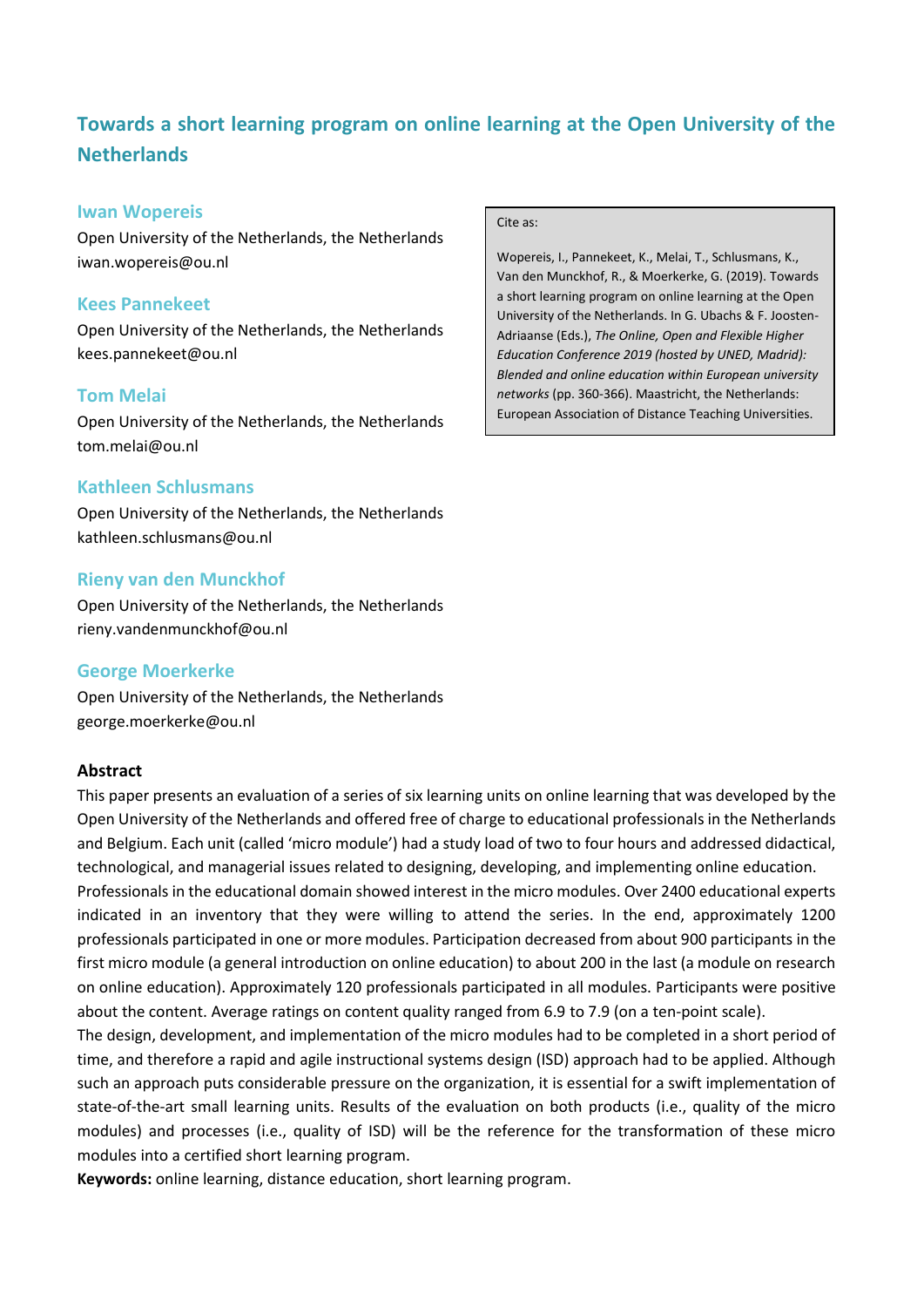### **1. Introduction**

Online learning, or 'instruction delivered on a digital device that is intended to support learning' (Clark & Mayer, 2016; Mayer, 2019), is the main constituent of educational programs provided by contemporary universities for distance learning. At the Open University of the Netherlands (OUNL) it features the new educational model, which stresses 'active online learning' as didactic approach (Koper, 2014; Schlusmans, Van den Munckhof, & Nielissen, 2016). For some years now, the university has aimed to deliver all its courses according to the new model of 'active online education'. This ambition has resulted in a large institutional knowledge base on the realization of online learning environments. Since it is an important mission of the OUNL to contribute to the innovation of the Dutch educational system, sharing this knowledge base with educational professionals in the field seems to be a logical next step. Therefore, offering a series of short, thematically structured open learning units to the educational field was regarded as an opportunity to achieve this.

This paper discusses the design, development, and implementation of such a series of open learning units, which were called 'micro modules' due to their intended size and scope. We describe and evaluate both processes (i.e., analyses, design, development, and implementation) and products (i.e., micro modules) and use the ADDIE approach (Branch, 2009) to structure the description and evaluation of results. Before we present this, we briefly elaborate on the micro modules and their relationship to other short and open learning initiatives to provide the reader with a frame of reference.

The idea to offer an open series of micro modules emerged during a brainstorming session in the university's higher management. In close collaboration with Academic Affairs, the Centre of Education and Teacher Professional Development (ECOP in Dutch) adopted the idea and developed it into an agile-like project (cf. Adnan & Ritzhaupt, 2018). This project resulted in a series of six micro modules that addressed online learning topics related to didactics (e.g., active learning), technology (e.g., virtual reality and virtual classrooms), and research (e.g., learning analytics). Table 1 summarizes the structure and content of the six micro modules.

| Name |                               | Content                                          | Release date |
|------|-------------------------------|--------------------------------------------------|--------------|
|      | 1. What is OE?                | Definitions and experts' opinion on OE           | February 4   |
|      | 2. Activating in OE           | Didactics and instructional design related to OE | February 18  |
|      | 3. Virtual reality (VR) in OE | VR theory and hands-on experience                | March 4      |
|      | 4. The virtual classroom (VC) | VC theory and hands-on experience                | March 18     |
|      | 5. Assessment in OE           | Integrating online testing in OE                 | April 8      |
|      | 6. Research on OE             | Overview of current trends in OE research        | April 29     |

Table 1: Six micro modules on active online education (OE) offered in 2019.

*Note*: see https://www.ou.nl/micromodules (information in Dutch).

The micro modules were delivered free of charge to the participants by yOUlearn, the university course management system (Hermans, Kalz, & Koper, 2014; Vogten & Koper, 2018). To some extent the entire set of six modules were similar to a massive open online course (MOOC; Deimann, Lipka, & Bastiaens, 2015; Henderikx, Kreijns, & Kalz, 2017; Kop, Fournier, & Mak, 2011; Magaryan, Bianco, & Littlejohn, 2015). Like a modern MOOC (a) the instructional guidance of participants for units of learning was constrained to a relatively short time period (in our case 1-2 weeks for each module), (b) education consisted of building blocks of equal size (in our case 2-4 hours study load each), (c) the series promoted online interaction between participants, instructors, and content (e.g., by means of discussion forums, blogs, virtual classroom sessions), and (d) the number of participants for each module decreased (in our case appr. n=900 started with the first module and appr. n=200 with the sixth module). Although the set of modules was limited in size (cf. 'short', 'small', 'micro'),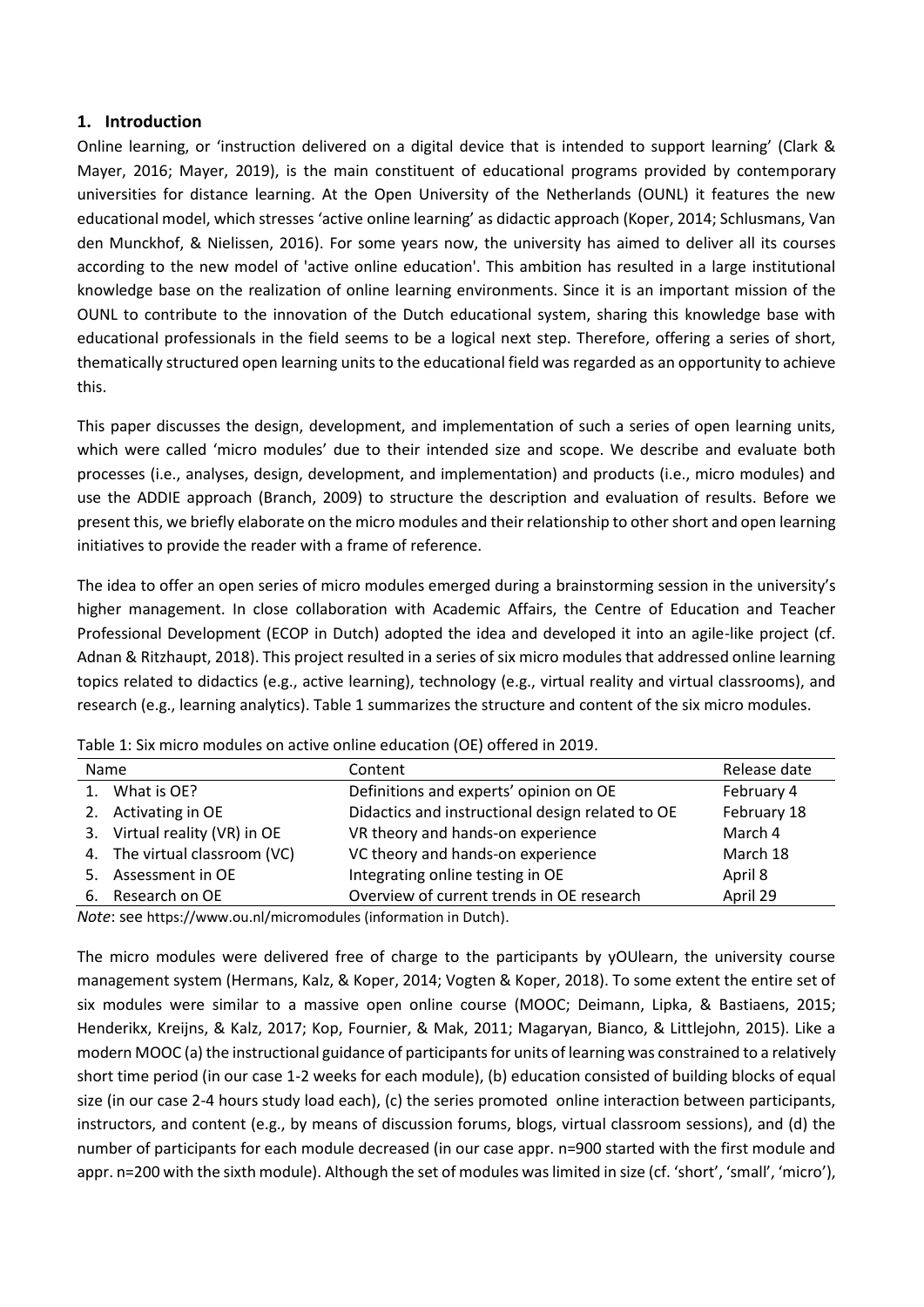in this form they cannot, as yet, be characterized as a short learning program or SLP as defined by the European Association of Distance Teaching Universities (EADTU). EADTU uses criteria that the current design doesn't meet, such as (a) offering some kind of certification, (b) aiming instruction on complex skill learning or competence development (instead of knowledge acquisition), and (c) -as a consequence of the latterdemanding a study load of at least 5 ECTS Credits (EC) or approximately 140 to 150 hours (EADTU, 2016, Thaler & Bastiaens, 2017). However, based on the unexpectedly high interest of the educational field in the micro modules, the transformation of them into a certified SLP on online learning is currently planned for.

The remainder of this paper evaluates the micro modules and addresses initial ideas about an SLP on online learning. We will first describe the needs analysis that formed the basis for the selection of instructional topics. Secondly, the design, development, and implementation of the micro modules will be elaborated upon (the DDI of ADDIE, see Branch, 2009). Thirdly, descriptive statistics regarding participation and content quality will be presented in an overall evaluation section. Finally, we will reflect on the instructional systems design (ISD) processes and address the aforementioned transformation of modules into an SLP.

# **2. Needs analysis**

An important step was to involve potential participants in the design process (co-creation; see Moerkerke, 2015). At the end of 2018, this group was asked to fill in an online questionnaire on the expectations of the initial setup and content of the micro modules (cf. learning needs).

About 150 potential participants filed about 350 statements on what they wanted to learn. Important topics raised were (a) choosing/not choosing (aspects of) online learning in face-to-face education (e.g., when to instruct online and when to instruct face-to-face), (b) the effectiveness of online education, (c) student engagement in online education, (d) student collaboration in online education, (e) implementing online education in face-to-face curricula (e.g., how to persuade and learn teachers to teach online), (f) online assessment, and (g) online tool use. Based on the needs analysis initial topics for the micro modules were redefined and refined (see Table 1 for an overview of central topics).

# **3. Synthesis**

A project team consisting of educationalists, media experts, evaluation experts, a marketeer, and an overall project leader carried out the design, development, and implementation of the six micro modules. The educationalists were responsible for the content of the modules and acted as online teachers. Each micro module was directed by two educationalists as the subject matter experts. The overall project leader coordinated the design, development, and implementation of each module, and also the development of the multimedia productions that were part of the instructional content (i.e., expert interviews, animations, and infographics).

The design, development, and implementation was phased 'module-wise', meaning that the ISD processes for each module progressed sequentially in a pre-defined order (see Table 1). Design cycles for the modules were agile-like, and the evaluation results related to the implementation of the first micro modules were used as input in the design of subsequent modules (e.g., experiences with discussion forums, weblogs, and feedback in large groups led to the adoption, adaptation, or even suppression of certain forms of interaction in later modules; see also Hermans et al., 2014; Kop et al., 2011).

An important requirement for the design of the modules was that they had to promote active learning (Koper, 2014; Schlusmans et al., 2016). However, this requirement is at odds with the guidance of large groups of participants. As the number of participants was unexpectedly high, we had to redesign interaction and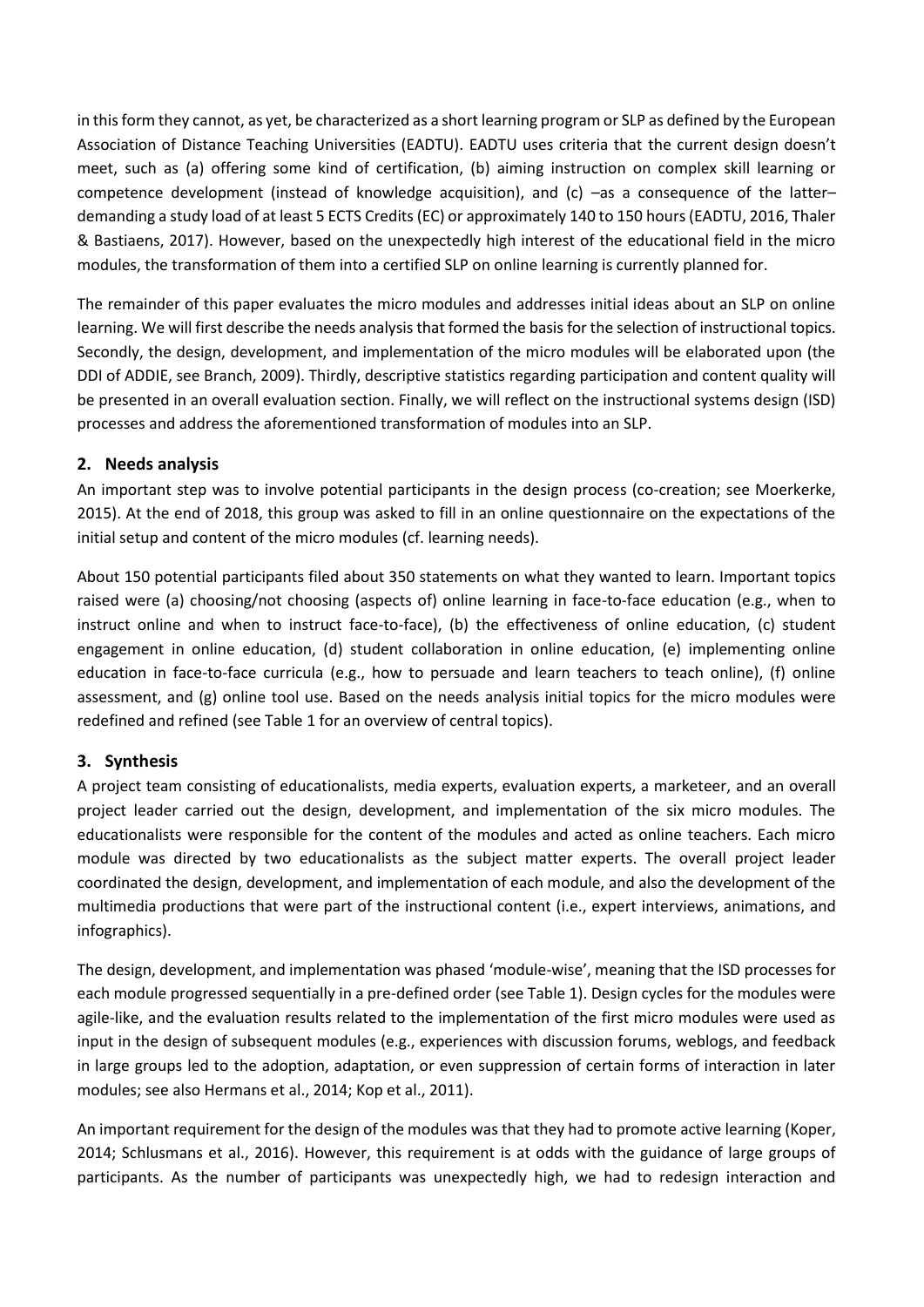feedback procedures at short notice (cf. Adnan & Ritzhaupt, 2018; Tripp & Bichelmeyer, 1990). Where redesign was inexpedient, it was decided to increase manpower.

The micro modules were presented to the participants in the course management system of the OUNL, named yOUlearn (Hermans et al., 2014; Vogten & Koper, 2018). A specific template for structuring the micro modules was developed, which steered the ISD processes and ensured that all modules had a similar and recognizable format.

# **4. Evaluation**

The evaluation of the micro modules focuses on (a) module participation and participants, (b) participants' perceived quality of the content, and (c) participants' suggestions for improvement.





The number of participants exceeded our expectations. Over 2400 educational experts initially indicated their willingness to attend the series of micro modules. In the end, 1191 professionals participated in one or more modules. Despite these numbers, the ISD project team maintained the principle that active learning should be central to the modules and that some form of interaction between participants, instructors, and content should be achieved. This meant that more teacher effort was needed than initially planned. Most of the participants were professionals in the educational field, of which approximately 24 percent (n=284) were current OUNL students. Participation decreased from 875 participants in the first micro module to 189 in the last. Figure 1 shows the decline of participants. This decreasing curve is a well-known fact in evaluation studies on success in open (and free) online education (Clow, 2013; Henderikx et al., 2017). Despite this decline, it is interesting to see that a cohort of 119 participants (appr. 10%) attended all micro modules (see Figure 1). The number of participants that followed only one module decreased as well. It seems that most participants were mainly interested in basic topics in online education. However, reasons such as participants' lack of time may also have influenced participation.

Participants that filled out the evaluation form were positive about the content of the modules. Ratings on a ten-point scale ranged on average from 6.9 to 7.9. Apart from the third micro module on virtual reality where some participants suffered technical problems, the median score was 8. Table 2 presents the data on content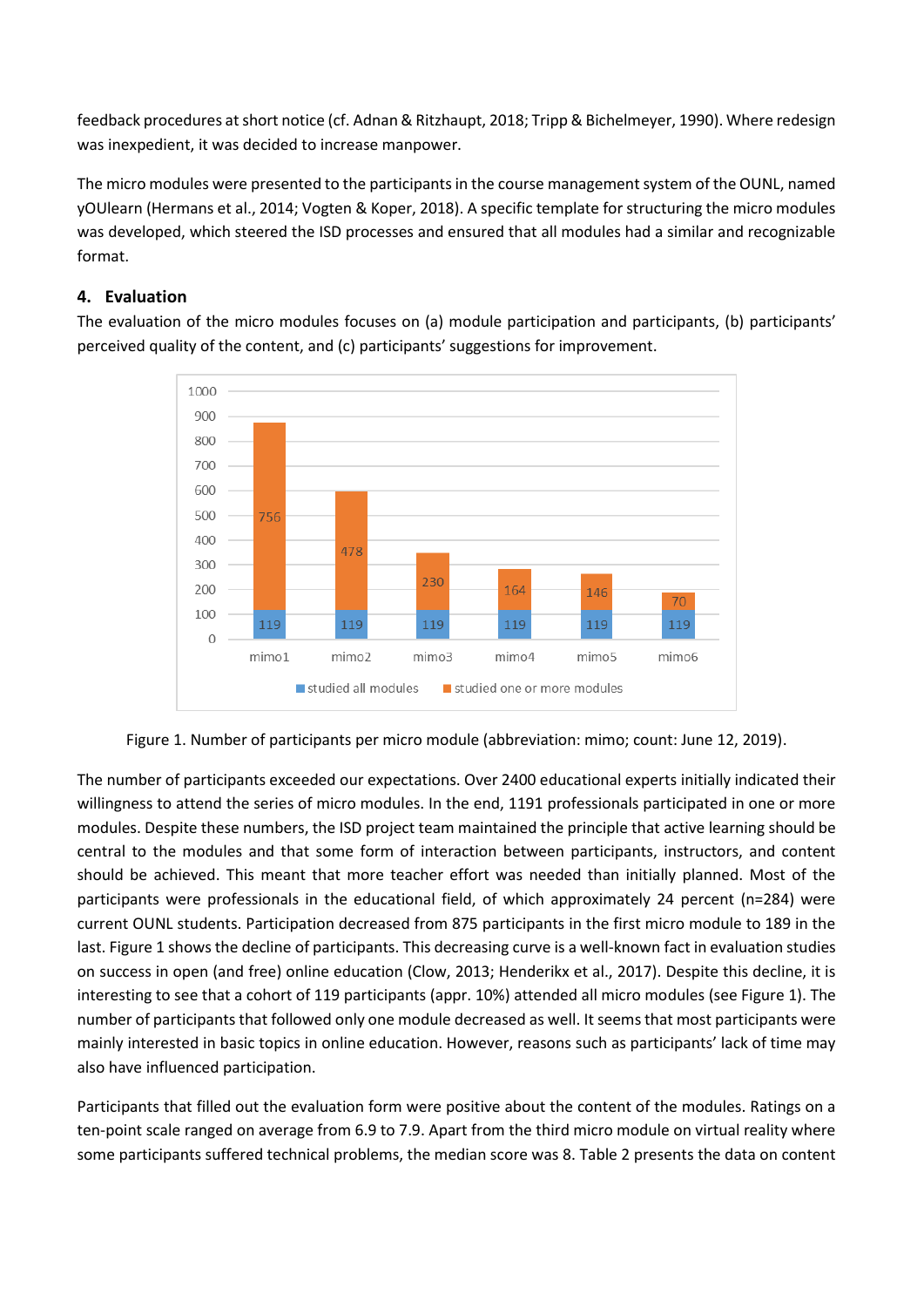quality as perceived by the participants. It should be noted that not all participants provided information regarding content quality.

| Module | Participation |                  | Perceived quality ratings |        |             |  |
|--------|---------------|------------------|---------------------------|--------|-------------|--|
|        | Overall       | This module only | Mean                      | Median | Respondents |  |
|        | 875           | 410              | 7.7(1.08)                 |        | 175         |  |
|        | 597           | 135              | 7.9(0.96)                 |        | 59          |  |
|        | 349           | 33               | 6.9(1.65)                 |        | 33          |  |
| 4      | 283           | 38               | 7.9(1.93)                 |        | 23          |  |
|        | 265           | 31               | 7.8(1.09)                 |        | 28          |  |
|        | 189           | 20               | 7.7(1,22)                 |        | 20          |  |

Table 2: Participation and perceived quality.

*Note*: Rating scale ranged from 0=poor to 10=excellent. Standard deviations between brackets.

We asked participants to share strengths and weaknesses related to the content, delivery, and teaching of the micro modules. Table 3 presents a summary of the participants' comments. These comments included 309 positive remarks (strengths) and 251 recommendations for improvements (weaknesses).

| Table 3: Top 5 of strengths and weaknesses related to the micro modules (N=number of mentions). |  |
|-------------------------------------------------------------------------------------------------|--|
|-------------------------------------------------------------------------------------------------|--|

|   | Strengths                          | Weaknesses |                                       |    |
|---|------------------------------------|------------|---------------------------------------|----|
|   | Topic                              | Ν          | Topic                                 | N  |
|   | Relevant content                   |            | 122 Technical and navigation problems | 47 |
|   | Structured overview of OE          |            | 65 Overwhelming group communication   | 38 |
|   | Video transcripts and/or summaries |            | 55 Content too superficial            | 24 |
| 4 | Short and to the point             | 45         | Videos too long (interviews)          | 20 |
|   | Hands on experience                | 42         | Insufficient variety                  | 20 |

The participants valued the content and structure of the instruction. In addition to the instructional scope, the didactical approach of active learning (e.g., in hands on experiences) was appreciated. Despite the attention paid to the technical side of the modules, 'technique' turned out to be an Achilles heel for some of the participants. An interesting question related to 'technique' is how to address technical imperfections in participants' computer hardware and software AND participants' ICT skills. Although the participants valued the content, some of them mentioned a lack of depth in contemporary topics such as big data and learning analytics in online education settings (cf. Vogten & Koper, 2018).

### **5. Discussion**

This paper presented an evaluation of a series of six short learning units on online learning, called micro modules. The focus was on a description of participation and user experiences (i.e., the participants' perceived quality of the instruction offered). Both participation and perceived quality were high, indicating that a specific need was properly met. However, this conclusion must be viewed with some caution. Especially the perceived high quality is based on the response from a portion of the total number of participants. Despite this, we think initial preferences regarding content, didactics, and instructional support can be identified based on this data. We also believe that the participants' desire to explore subjects in greater depth paves the way for a certified SLP. Such an SLP should aim at more 'hand-on experience' and focus on complex skill learning (Van Merriënboer & Kirschner, 2018; Wopereis, Frèrejean, & Brand-Gruwel, 2016) and competence development (Thaler & Bastiaens, 2017). More agile and lean approaches to ISD should be used as means to develop and implement such a short instructional program. Allen's (2017) Successive Approximation Model might be an interesting option for its design and development. An important element in this agile approach is co-creation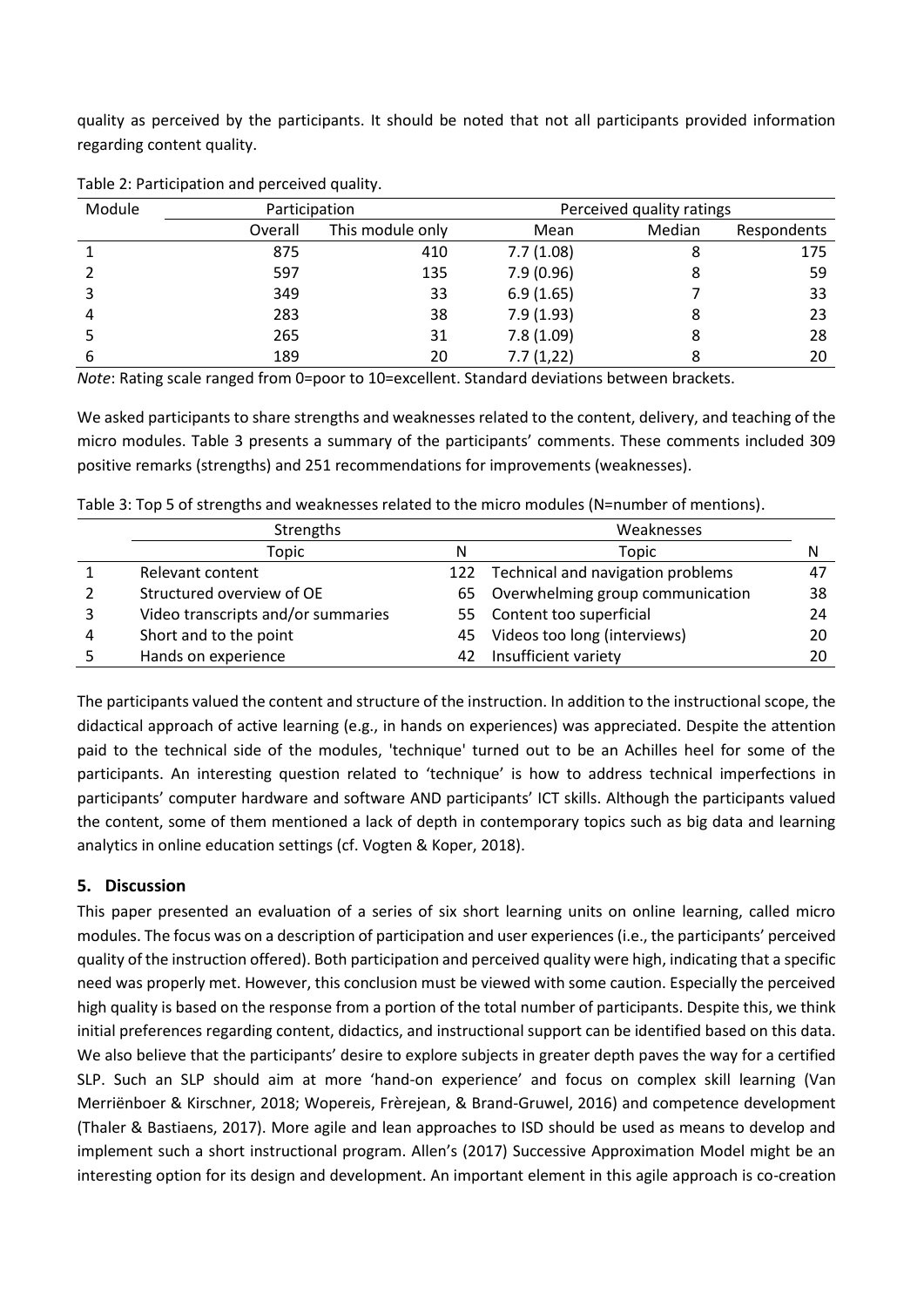(Moerkerke, 2015). Although we already included the participants in our design process (e.g., the needs analysis), their contribution can be enhanced. We also think that the subject matter experts (SMEs, the teachers) should design more as a team, instead of focusing on their own field of expertise and developing a "part of the whole." A co-creating, holistic, and rapid approach to ISD is the key to successful and durable implementations of instruction on fast-changing topics like online learning. Modern distance universities must be able to facilitate this.

## **6. Acknowledgments**

We would like to thank Diny Ebrecht, Willeke Kerstjens, Henk Munstermann, Gé Nielissen, Stefaan Ternier, Tamara van Driel, and Steven Verjans for their contribution to the realization of the micro modules. We thank Annemarie Cremers for proofreading the manuscript.

# **7. References**

Adnan, N. H., & Ritzhaupt, A. D. (2018). Software engineering design principles applied to instructional design: What can we learn from our sister discipline? *TechTrends*, *62*, 77-94. doi:10.1007/s11528-017-0238-5

Allen, M. W. (2017). The Successive Approximation Model (SAM): A closer look. In R. A. Reiser & J. V. Dempsey (Eds.), *Trends and issues in instructional design and technology* (4th ed., pp. 42-51). Upper Saddle River, NJ: Pearson.

Branch, R. M. (2009). *Instructional design: The ADDIE approach*. New York, NY: Springer.

Clark, R. V., & Mayer, R. E. (2016). *E-learning and the science of instruction: Proven guidelines for consumers and designers of multimedia learning* (4th ed.). Hoboken, NJ: Wiley.

Clow, D. (2013, April). *MOOCs and the funnel of participation*. Paper presented at the International Conference on Learning Analytics and Knowledge, Leuven, Belgium.

Deimann, M., Lipka, A., & Bastiaens, T. (2015). Strange bedfellows? What can MOOCs learn from distance education? In C. J. Bonk, M. M. Lee, T. C. Reeves, & T. H. Reynolds (Eds.), *MOOCs and open education around the world* (pp. 67-77). New York, NY: Routledge.

European Association of Distance Teaching Universities (2016). *Memorandum of understanding between the European open and distance teaching universities on short learning programmes*. Maastricht, the Netherlands: Author. Retrieved from https://eadtu.eu

Henderikx, M. A., Kreijns, K., & Kalz, M. (2017) Refining success and dropout in massive open online courses based on the intention–behavior gap. *Distance Education*, *38*, 353-368. doi:10.1080/01587919.2017.1369006

Hermans, H., Kalz, M., & Koper, R. (2014). Toward a learner-centered system for adult learning. *Campus-Wide Information Systems*, *31*, 2-13. doi:10.1108/CWIS-07-2013-0029

Kop, R., Fournier, H., & Mak, J. S. F. (2011). A pedagogy of abundance or a pedagogy to support human beings? Participant support on massive open online courses. *The International Review of Research in Open and Distributed Learning, 12*(7), 74-93. doi:10.19173/irrodl.v12i7.1041

Koper, R. (2014). Towards a more effective model for distance education. *eLeed*, *10*. Retrieved from http://eleed.campussource.de/archive/10/4010